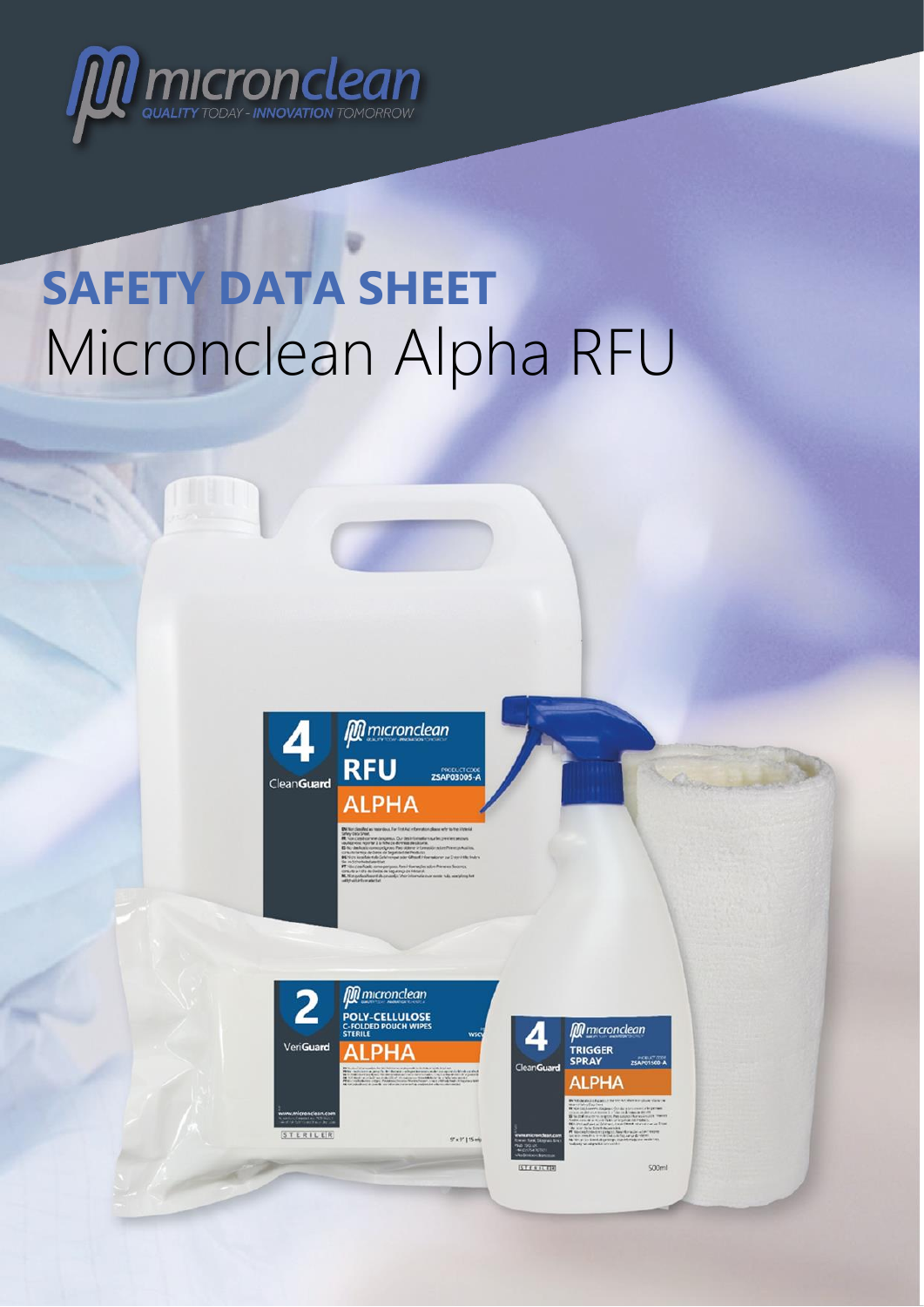| <b>RFU</b><br>Alpha | Issue no. | 10/2020<br>approved<br>Date | Page $\epsilon$ |
|---------------------|-----------|-----------------------------|-----------------|
|                     |           |                             |                 |

# **SAFETY DATA SHEET**

# **Micronclean Alpha RFU**

ACCORDING TO EC-REGULATIONS 1907/2006 (REACH), 1272/2008 (CLP) & 2015/830

SECTION 1: IDENTIFICATION OF THE SUBSTANCE/MIXTURE AND OF THE COMPANY/UNDERTAKING

# **1.1 Product identifier**

| Product code/part no. | Product identifier                                                      |
|-----------------------|-------------------------------------------------------------------------|
| ZSAP01500             | CleanGuard 4 Alpha Trigger Sprays (500ml)                               |
| ZSAP03005             | CleanGuard 4 Alpha 5 Litre RTU                                          |
| WSAP01009             | VeriGuard 8 Alpha Sessional Wipes                                       |
|                       | Compliance 100 Cleanroom Mop System Pre-Saturated with Alpha            |
| MSMA01016             | PureGuard 4 Disposal Mop Pre-Saturated with Alpha (stacked in 10s)      |
| MSMA04116             | PureGuard 4 Disposal Mop Pre-Saturated with Alpha (individually packed) |

| <b>Product Name</b>           | Micronclean Alpha RFU |
|-------------------------------|-----------------------|
| CAS No.                       | Not applicable.       |
| EC No.                        | Not applicable.       |
| <b>REACH Registration No.</b> | Not known.            |

#### **1.2 Relevant identified uses of the substance or mixture and uses advised against**

| Identified Use(s)           | Not known. |
|-----------------------------|------------|
| <b>Uses Advised Against</b> | Not known. |

# **1.3 Details of the supplier of the safety data sheet**

| Manufacturer            |                             |
|-------------------------|-----------------------------|
| Company Identification  | Micronclean                 |
| Address of Manufacturer | Roman Bank                  |
|                         | Skegness                    |
|                         | Lincolnshire                |
|                         | United Kingdom              |
| Postal code             | <b>PE25 1SQ</b>             |
| Telephone:              | 0044 (0) 1754 767171        |
| Fax                     | 0044 (0) 1754 767171        |
| E-mail                  | enquiries@micronclean.co.uk |
| Office hours            | 09:00 - 17:00               |
| Supplier                |                             |
| Company Identification  | Micronclean                 |
| Address of Supplier     | Holly Road                  |
|                         | Skegness                    |

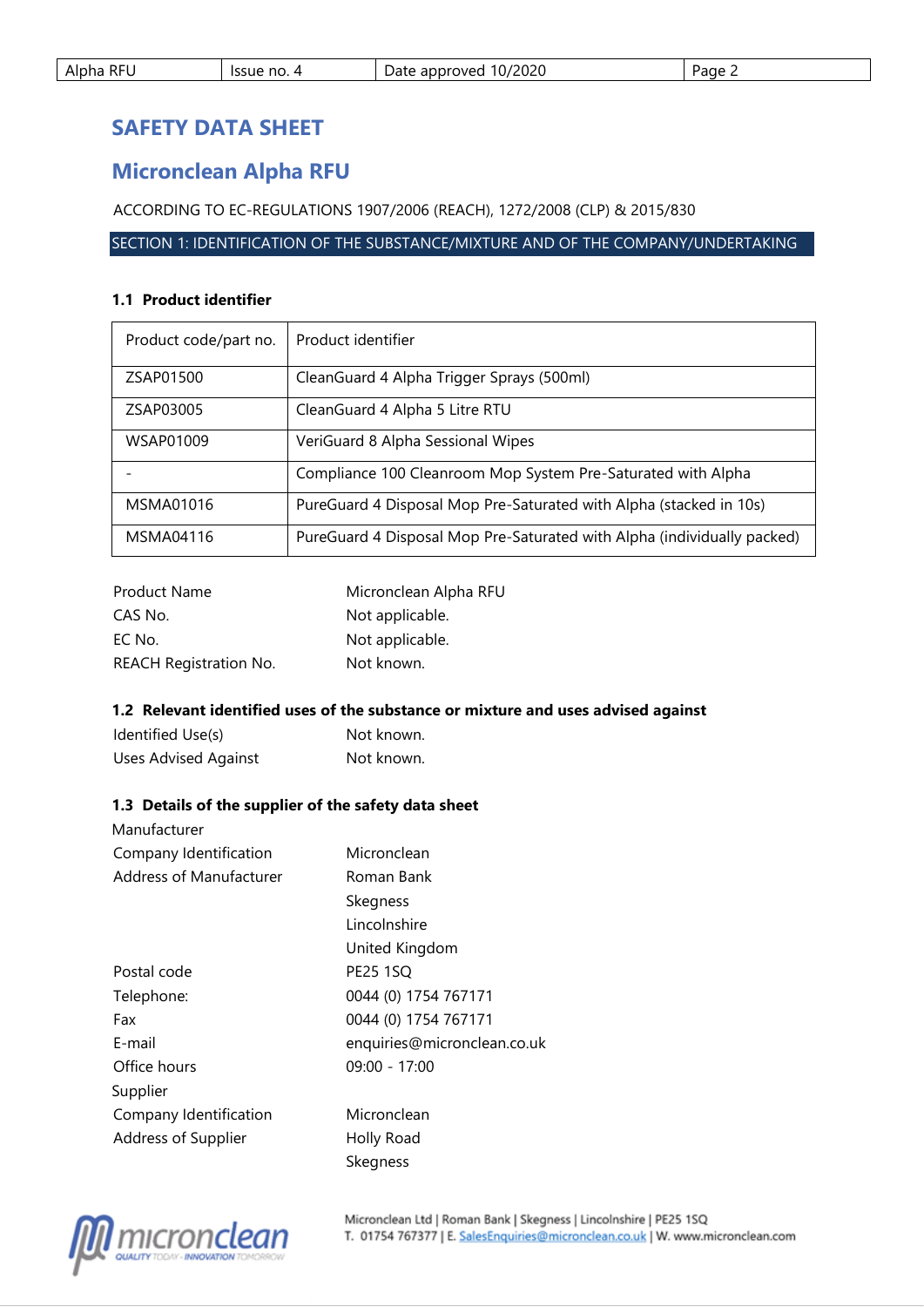| $\sim$ $-$<br>Alph<br>12 L<br>no.<br>$- - - -$<br>.ssue<br>NFL<br>лю | /2020<br>ovec<br>.<br>w.<br>$\overline{1}$ | $\cdots$<br>rage e<br>. . |
|----------------------------------------------------------------------|--------------------------------------------|---------------------------|
|----------------------------------------------------------------------|--------------------------------------------|---------------------------|

# Lincolnshire United Kingdom

| Postal code  | <b>PE25 3AX</b>             |
|--------------|-----------------------------|
| Telephone:   | 0044 (0) 1754 767171        |
| Fax          | 0044 (0) 1754 767171        |
| E-mail       | enquiries@micronclean.co.uk |
| Office hours | $09:00 - 17:00$             |

# **1.4 Emergency telephone number**

| Emergency Phone No. | +44 (0)1754 614100        |
|---------------------|---------------------------|
| Contact             | No information available. |

# SECTION 2: HAZARDS IDENTIFICATION

# **2.1 Classification of the substance or mixture**

Regulation (EC) No. 1272/2008 Aquatic Chronic 3 : Harmful to aquatic life with long lasting effects. (CLP) **2.2 Label elements** 

| <b>Product Name</b>        | According to Regulation (EC) No. 1272/2008 (CLP)<br>Micronclean Alpha RFU                                                             |
|----------------------------|---------------------------------------------------------------------------------------------------------------------------------------|
| Signal Word(s)             | None.                                                                                                                                 |
| Hazard Statement(s)        | H412: Harmful to aquatic life with long lasting effects.<br>1 percent of the mixture consists of ingredient(s) of unknown<br>toxicity |
| Precautionary Statement(s) | P273: Avoid release to the environment.<br>P501: Dispose of contents in accordance with local, state or national<br>legislation.      |

# **2.3 Other hazards**

None known.

# **2.4 Additional Information**

For full text of H/P Statements see section 16.

# SECTION 3: COMPOSITION/INFORMATION ON INGREDIENTS

# **3.1 Substances**

Not applicable.

**3.2 Mixtures**  For full text of H/P Statements see section 16.

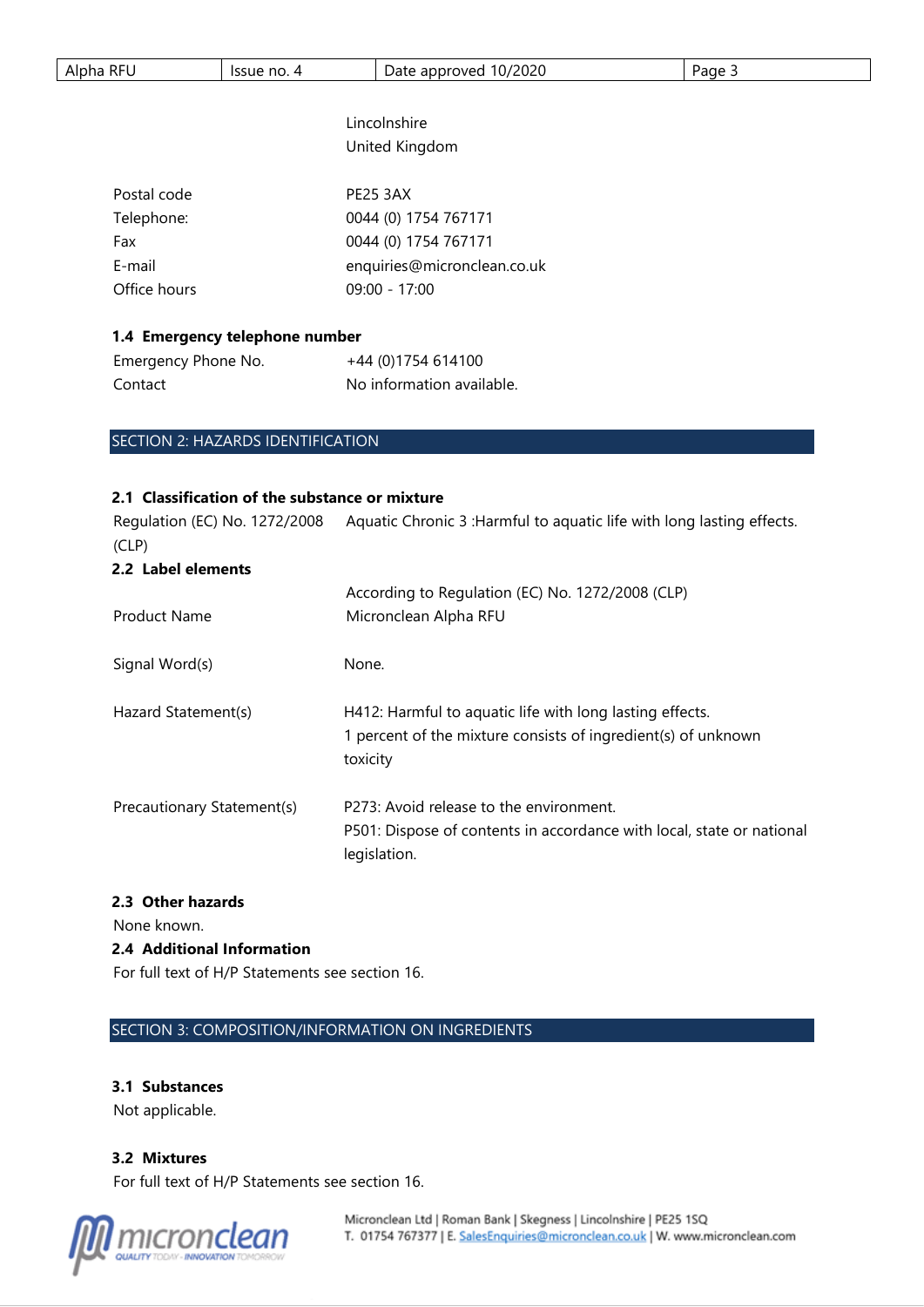| RF'<br>Alpha<br>╰ | Issue no.<br>$\Lambda$ | 10/2020<br>approved<br>Date | Page |
|-------------------|------------------------|-----------------------------|------|
|                   |                        |                             |      |

# SECTION 4: FIRST AID MEASURES

#### **4.1 Description of first aid measures**

| Inhalation   | Call a poison control centre or doctor.                            |
|--------------|--------------------------------------------------------------------|
| Skin Contact | Wash the contaminated area of body with soap and fresh water.      |
| Eye Contact  | Treat symptomatically. If substance has got into the eyes,         |
|              | immediately wash out with plenty of water for at least 15 minutes. |
| Ingestion    | Treat symptomatically. Wash out mouth with water.                  |

#### **4.2 Most important symptoms and effects, both acute and delayed**

May cause redness and irritation.

# **4.3 Indication of any immediate medical attention and special treatment needed**

Unlikely to be required but if necessary treat symptomatically.

#### SECTION 5: FIREFIGHTING MEASURES

#### **5.1 Extinguishing media**

| Suitable Extinguishing media         | As appropriate for surrounding fire. |
|--------------------------------------|--------------------------------------|
| Unsuitable extinguishing media None. |                                      |

# **5.2 Special hazards arising from the substance or mixture**

Heating may cause decomposition. Combustion may cause toxic fumes.

# **5.3 Advice for firefighters**

Fire fighters should wear complete protective clothing including self-contained breathing apparatus. Dike fire control water for later disposal.

#### SECTION 6: ACCIDENTAL RELEASE MEASURES

#### **6.1 Personal precautions, protective equipment and emergency procedures**

Provide adequate ventilation. Wear suitable gloves if prolonged skin contact is likely.

#### **6.2 Environmental precautions**

Spillages or uncontrolled discharges into watercourses must be alerted to the appropriate regulatory body.

#### **6.3 Methods and material for containment and cleaning up**

Adsorb spillages onto sand, earth or any suitable adsorbent material. Contain spillages with sand, earth or any suitable adsorbent material. Earth may be shovelled to contain spillage and to avoid contamination of sewers and watercourses.

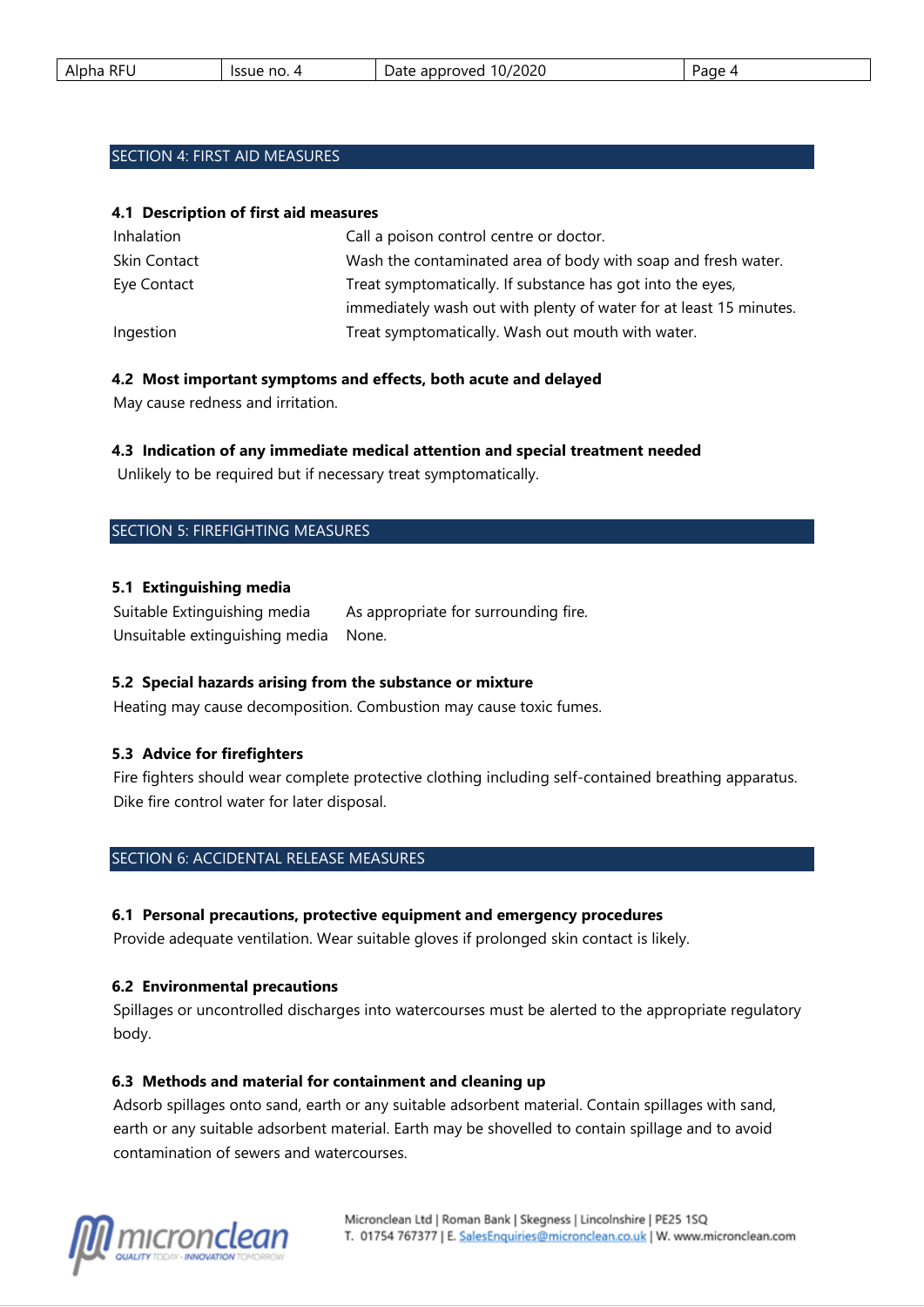| . RF!<br>Alpha<br>. . | Issue no. | 10/2020<br>approved<br>Date<br>_____ | Page |
|-----------------------|-----------|--------------------------------------|------|
|                       |           |                                      |      |

#### **6.4 Reference to other sections**

See Also Section 8, 13.

# SECTION 7: HANDLING AND STORAGE

#### **7.1 Precautions for safe handling**

Not known.

# **7.2 Conditions for safe storage, including any incompatibilities**

| Storage temperature    | Ambient.                        |
|------------------------|---------------------------------|
| Storage life           | Stable under normal conditions. |
| Incompatible materials | None known.                     |

# **7.3 Specific end use(s)**

Not known.

# SECTION 8: EXPOSURE CONTROLS/PERSONAL PROTECTION

# **8.1 Control parameters**

|        | 8.1.1 Occupational Exposure | No Occupational Exposure Limit assigned. |
|--------|-----------------------------|------------------------------------------|
| Limits |                             |                                          |

# **8.2 Exposure controls**

| controls  | 8.2.1. Appropriate engineering | Ensure adequate ventilation.                                   |
|-----------|--------------------------------|----------------------------------------------------------------|
|           | 8.2.2. Personal protection     |                                                                |
| equipment |                                |                                                                |
|           | Eye Protection                 | Wear eye protection with side protection (EN166).              |
|           | Skin protection                | Not normally required.                                         |
|           | Respiratory<br>protection      | Normally no personal respiratory protection is necessary.      |
|           | Thermal hazards                | None known.                                                    |
|           | 8.2.3. Environmental Exposure  | Spillages or uncontrolled discharges into watercourses must be |
| Controls  |                                | alerted to the appropriate regulatory body.                    |

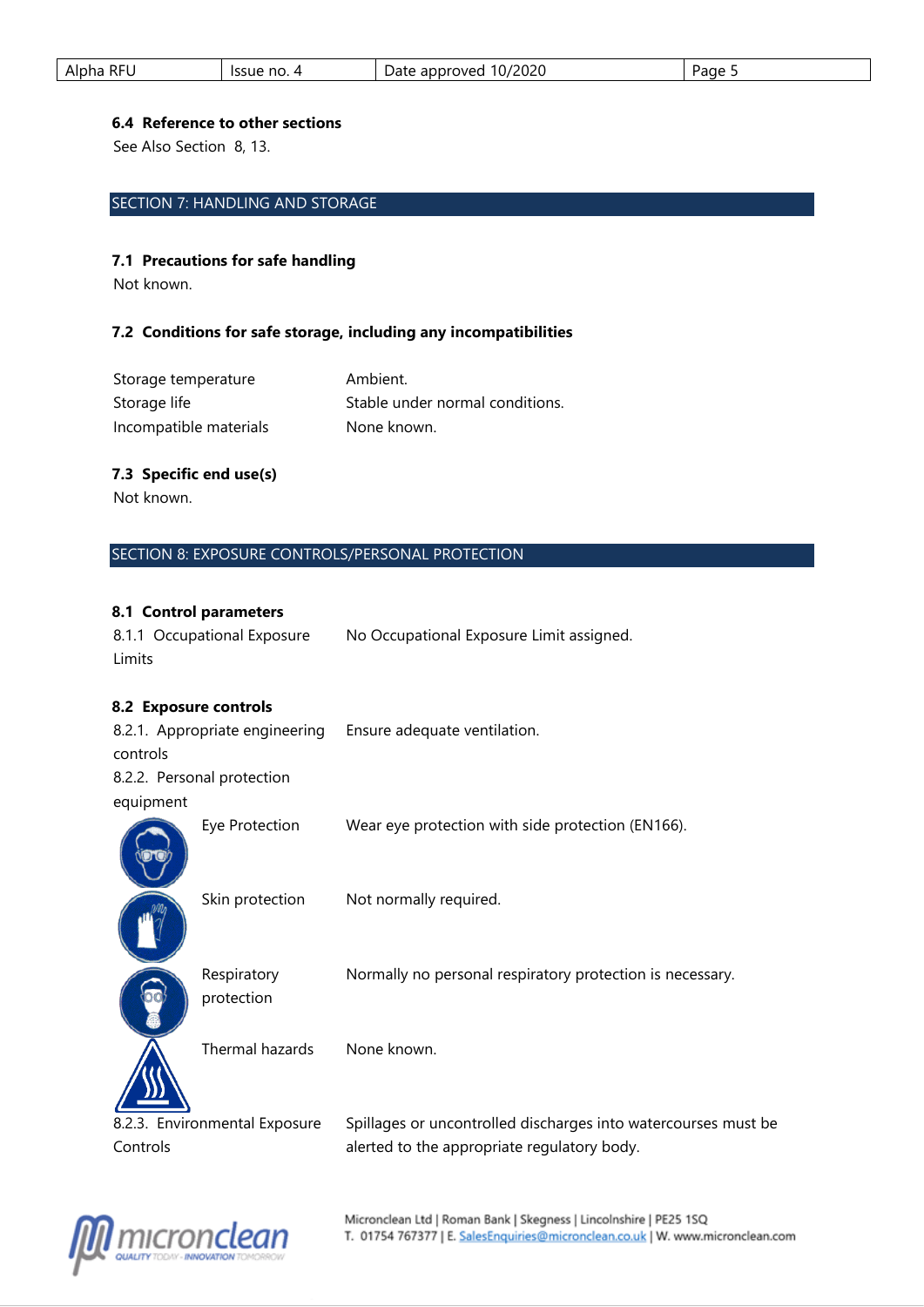| <b>RFU</b><br>Alpha<br>nг. | Issue no.<br>- - - | 10/2020<br>-<br>approved<br>Date<br>____ | Page |
|----------------------------|--------------------|------------------------------------------|------|
|----------------------------|--------------------|------------------------------------------|------|

# SECTION 9: PHYSICAL AND CHEMICAL PROPERTIES

#### **9.1 Information on basic physical and chemical properties**

| Appearance                                   | Liquid.                           |
|----------------------------------------------|-----------------------------------|
|                                              | Colour : Colourless liquid. hazy. |
| Odour                                        | Slight smell of almonds.          |
| Odour threshold                              | Not known.                        |
| pH                                           | $7 - 8$                           |
| Melting point/freezing point                 | Not known.                        |
| Initial boiling point and boiling range      | Not known.                        |
| <b>Flash Point</b>                           | Not known.                        |
| Evaporation rate                             | Not known.                        |
| Flammability (solid, gas)                    | Not known.                        |
| Upper/lower flammability or explosive limits | Not known.                        |
| Vapour pressure                              | Not known.                        |
| Vapour density                               | Not known.                        |
| Density (g/ml)                               | Not known.                        |
| Relative density                             | $0.95 - 1.05$ g/ml                |
| Solubility(ies)                              | Solubility (Water) : Soluble.     |
|                                              | Solubility (Other) : Not known.   |
| Partition coefficient: n-octanol/water       | Not known.                        |
| Auto-ignition temperature                    | Not known.                        |
| Decomposition Temperature (°C)               | Not known.                        |
| Viscosity                                    | Not known.                        |
| Explosive properties                         | Not known.                        |
| Oxidising properties                         | Not known.                        |
| 9.2 Other information                        |                                   |
|                                              |                                   |

None.

SECTION 10: STABILITY AND REACTIVITY

# **10.1 Reactivity**

None anticipated.

# **10.2 Chemical Stability**

Stable under normal conditions.

#### **10.3 Possibility of hazardous reactions**

No hazardous reactions known if used for its intended purpose.

#### **10.4 Conditions to avoid**

None anticipated.

#### **10.5 Incompatible materials**

Not known.

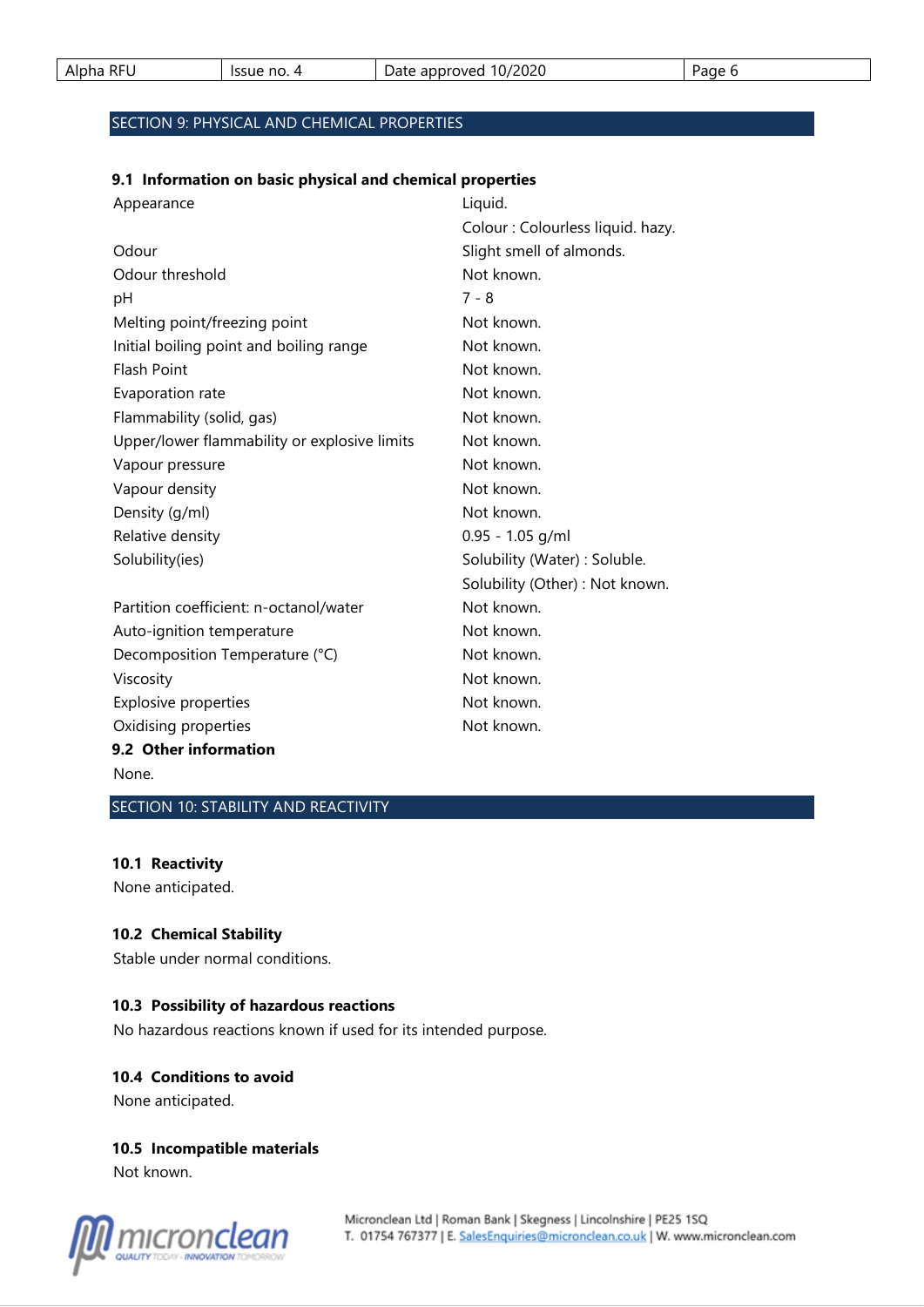| <b>RFU</b><br>Alpha | Issue no.<br>↵ | 10/2020<br>-<br>approved<br>Date | Page |
|---------------------|----------------|----------------------------------|------|
|                     |                |                                  |      |

#### **10.6 Hazardous decomposition products**

No hazardous decomposition products known.

# SECTION 11: TOXICOLOGICAL INFORMATION

# **11.1 Information on toxicological effects**

| Acute toxicity - Ingestion     | Self classification:                         |  |
|--------------------------------|----------------------------------------------|--|
|                                | Irritation of nose and throat.               |  |
| Acute toxicity - Skin Contact  | Self classification:                         |  |
|                                | Causes skin irritation.                      |  |
| Acute toxicity - Inhalation    | Self classification:                         |  |
|                                | None known.                                  |  |
| Skin corrosion/irritation      | Non-irritant                                 |  |
| Serious eye damage/irritation  | Self classification:                         |  |
|                                | May cause redness and irritation.            |  |
| Skin sensitization data        | Not classified                               |  |
| Respiratory sensitization data | Not classified                               |  |
| Germ cell mutagenicity         | There is no evidence of mutagenic potential. |  |
| Carcinogenicity                | No evidence of carcinogenicity.              |  |
| Reproductive toxicity          | Not classified                               |  |
| Lactation                      | Not classified                               |  |
| STOT - single exposure         | Not classified                               |  |
| STOT - repeated exposure       | Not classified                               |  |
| Aspiration hazard              | Not classified                               |  |
|                                |                                              |  |

#### **11.2 Other information**

Not known.

# SECTION 12: ECOLOGICAL INFORMATION

#### **12.1 Toxicity**

Harmful to aquatic life with long lasting effects.

| Toxicity - Aquatic invertebrates   | Not known.      |
|------------------------------------|-----------------|
| Toxicity - Fish                    | Not known.      |
| Toxicity - Algae                   | Not known.      |
| Toxicity - Sediment Compartment    | Not classified. |
| Toxicity - Terrestrial Compartment | Not classified. |

# **12.2 Persistence and degradability**

Biodegradable.

**12.3 Bioaccumulative potential**  Not known.

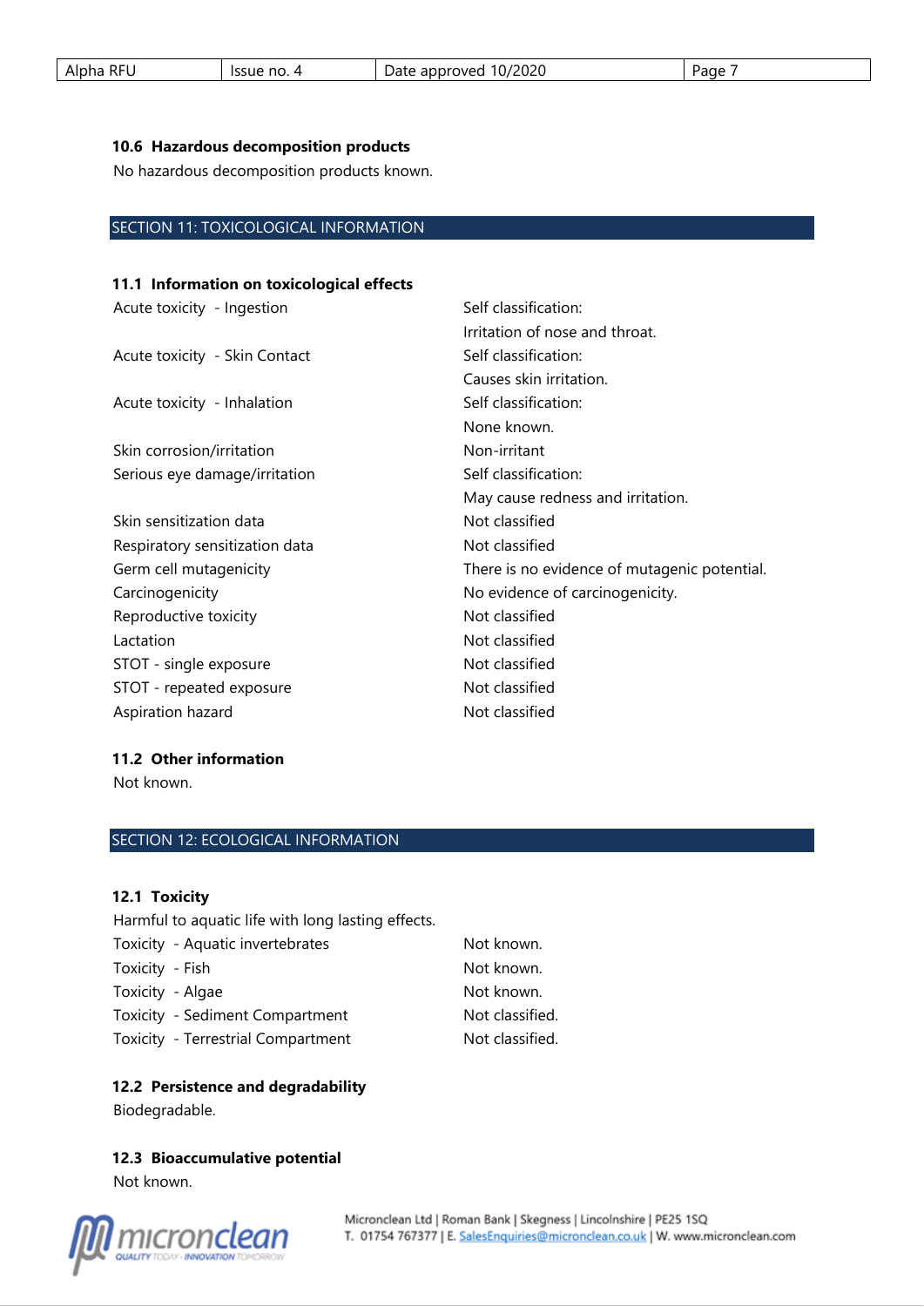| <b>RFU</b><br>Alpha | Issue no.<br>∸ | 10/2020<br>-<br>approved<br>Date | vage |
|---------------------|----------------|----------------------------------|------|
|                     |                |                                  |      |

#### **12.4 Mobility in soil**

Not known.

# **12.5 Results of PBT and vPvB assessment**

Not classified as PBT or vPvB.

#### **12.6 Other adverse effects**

Not known.

#### SECTION 13: DISPOSAL CONSIDERATIONS

#### **13.1 Waste treatment methods**

Dispose of contents in accordance with local, state or national legislation. Dispose of this material and its container to hazardous or special waste collection point. Dispose at suitable refuse site.

#### **13.2 Additional Information**

Disposal should be in accordance with local, state or national legislation.

#### SECTION 14: TRANSPORT INFORMATION

**Not classified as hazardous for transport.** 

#### **14.1 UN number**

Not applicable

# **14.2 UN proper shipping name**

Not applicable

#### **14.3 Transport hazard class(es)**

Not applicable

#### **14.4 Packing group**

Not applicable

# **14.5 Environmental hazards**

Not classified as a Marine Pollutant.

# **14.6 Special precautions for user**

Not known

# **14.7 Transport in bulk according to Annex II of Marpol and the IBC Code**

Not known

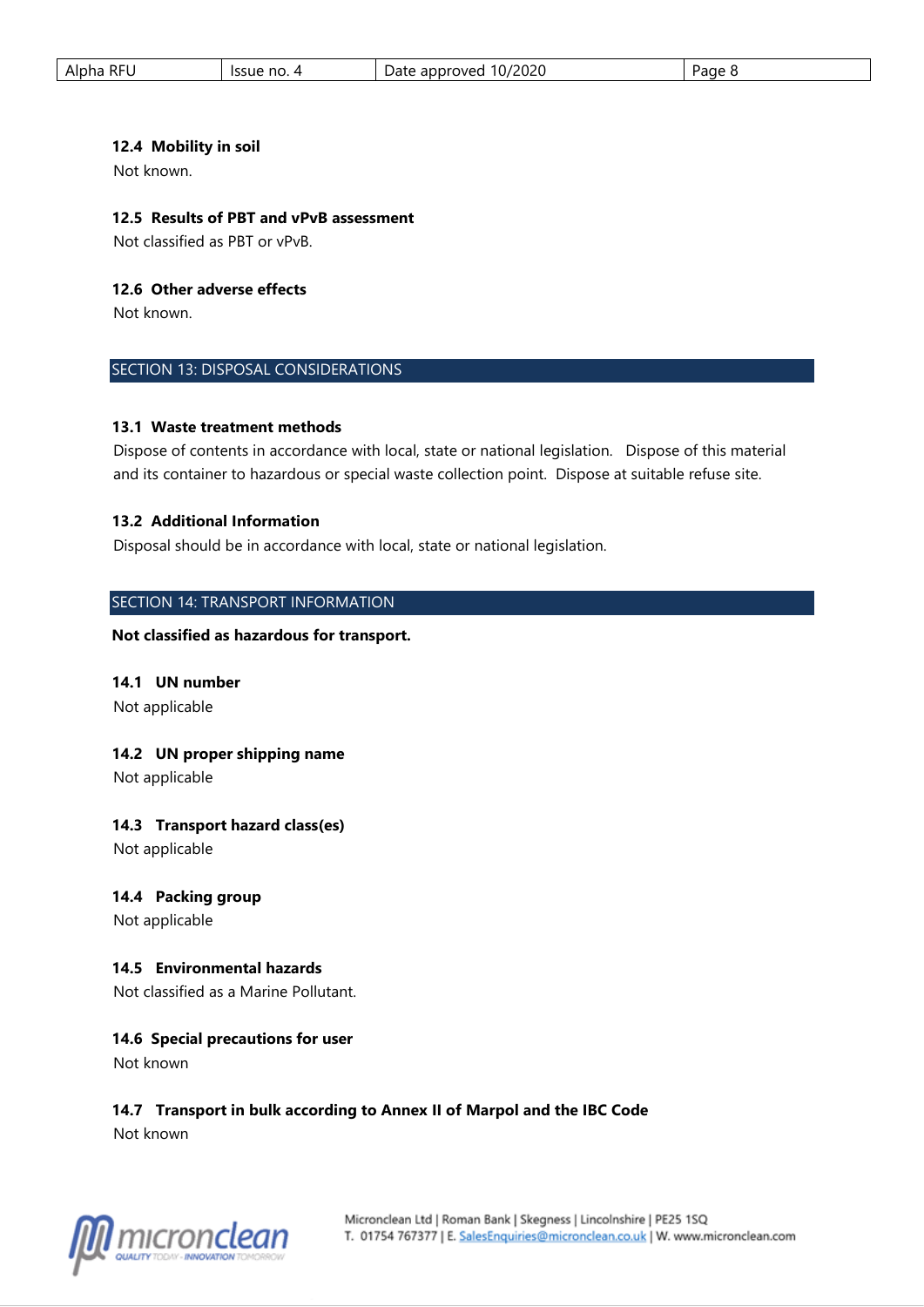| <b>RFU</b><br>Alpha | no.<br>Issue | 10/2020<br>-<br>approved<br>$\sim$<br>Dale<br>_____ | Page |
|---------------------|--------------|-----------------------------------------------------|------|
|---------------------|--------------|-----------------------------------------------------|------|

# SECTION 15: REGULATORY INFORMATION

# **15.1 Safety, health and environmental regulations/legislation specific for the substance or mixture**

| European Regulations - Authorisations and/or Restrictions On Use |            |            |
|------------------------------------------------------------------|------------|------------|
| Candidate List of Substances of Very High Concern Not listed     |            |            |
| for Authorisation                                                |            |            |
| REACH: ANNEX XIV list of substances subject to                   |            | Not listed |
| authorisation                                                    |            |            |
| REACH: Annex XVII Restrictions on the                            |            | Not listed |
| manufacture, placing on the market and use of                    |            |            |
| certain dangerous substances, mixtures and                       |            |            |
| articles                                                         |            |            |
| Community Rolling Action Plan (CoRAP)                            |            | Not listed |
| Regulation (EC) N° 850/2004 of the European                      |            | Not listed |
| Parliament and of the Council on persistent                      |            |            |
| organic pollutants                                               |            |            |
| Regulation (EC) N° 1005/2009 on substances that Not listed       |            |            |
| deplete the ozone layer                                          |            |            |
| Regulation (EU) N° 649/2012 of the European                      |            | Not listed |
| Parliament and of the Council concerning the                     |            |            |
| export and import of hazardous chemicals                         |            |            |
| <b>National regulations</b>                                      |            |            |
| Other                                                            | Not known. |            |

#### **15.2 Chemical Safety Assessment**

A REACH chemical safety assessment has not been carried out.

# SECTION 16: OTHER INFORMATION

The following sections contain revisions or new statements:

#### **LEGEND**

| Hazard classification      | Aquatic Chronic 3 : Hazardous to the aquatic environment, Chronic,<br>Category 3                                                                |
|----------------------------|-------------------------------------------------------------------------------------------------------------------------------------------------|
| Hazard Statement(s)        | H412: Harmful to aquatic life with long lasting effects.                                                                                        |
| Precautionary Statement(s) | P273: Avoid release to the environment.<br>P501: Dispose of contents in accordance with local, state or national<br>legislation.                |
| Acronyms                   | CAS : Chemical Abstracts Service<br>CLP : Regulation (EC) No 1272/2008 on classification, labelling and<br>packaging of substances and mixtures |